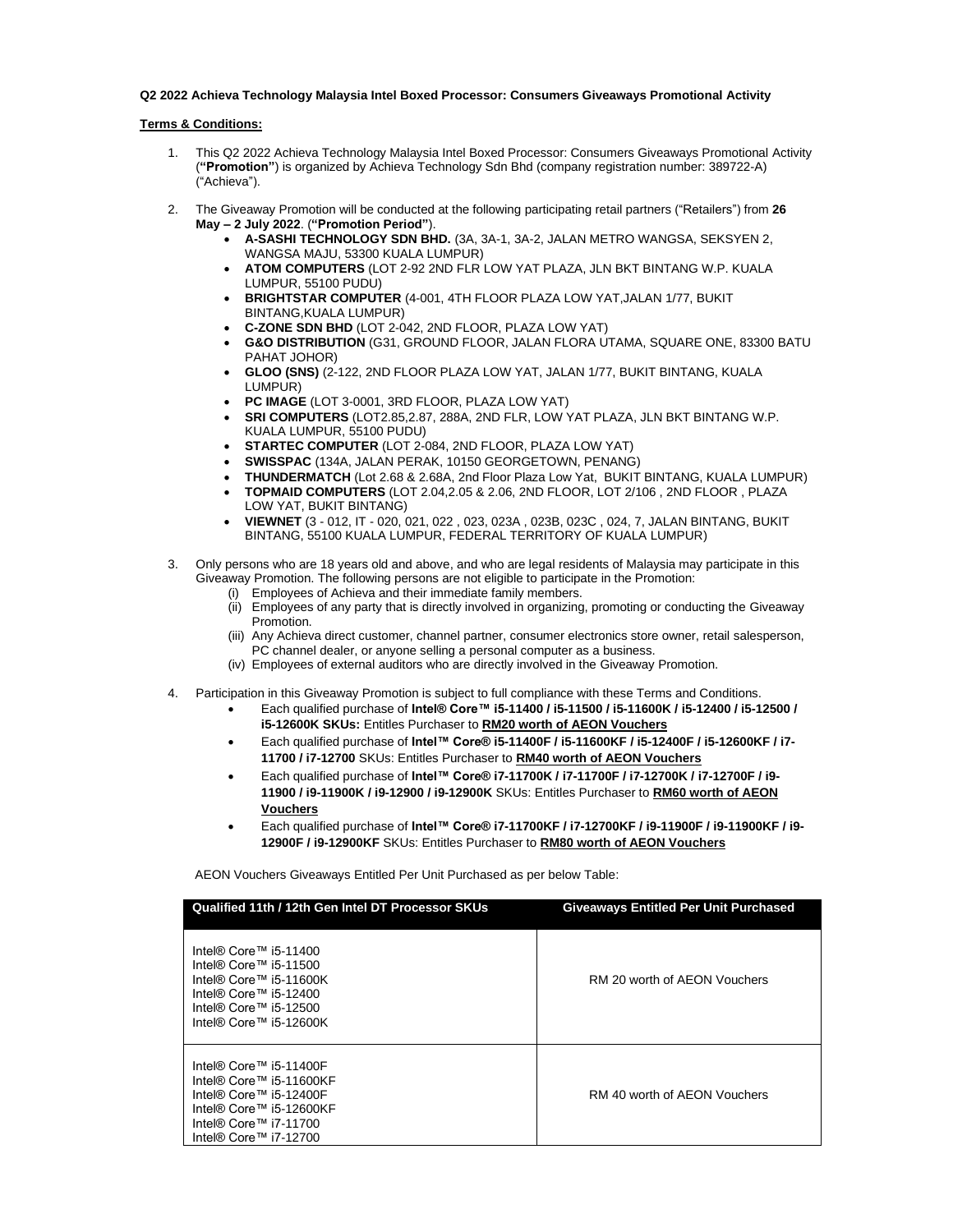| Intel® Core™ i7-11700K<br>Intel® Core™ i7-11700F<br>Intel® Core™ i7-12700K<br>Intel® Core™ i7-12700F<br>Intel® Core™ i9-11900<br>Intel® Core™ i9-11900K<br>Intel® Core™ i9-12900<br>Intel® Core™ i9-12900K | RM 60 worth of AEON Vouchers |
|------------------------------------------------------------------------------------------------------------------------------------------------------------------------------------------------------------|------------------------------|
| Intel® Core™ i7-11700KF<br>Intel® Core™ i7-12700KF<br>Intel® Core™ i9-11900F<br>Intel® Core™ i9-11900KF<br>Intel® Core™ i9-12900F<br>Intel® Core™ i9-12900KF                                               | RM 80 worth of AEON Vouchers |

- The proof of purchase of the qualified boxed Intel® Core™ Desktop Processors must be provided in the form of the receipt / invoice (clearly indicating the invoice number, product / SKUs information, and invoice date).
- This Consumers Giveaways Promotional Activity is available at a first come first serve while stocks last basis. When the giveaways have been fully redeemed, the promotion shall end.

**Winning Criteria**: The qualifying purchaser should present proof of purchase at the appointed redemption point, located at Plaza Low Yat Level 2, 2-K015 (2-CA001), and the giveaways will be issued upon verification of the purchase.

**Qualified purchasers from A-SASHI TECHNOLOGY SDN BHD., G&O DISTRIBUTION and SWISSPAC should approach the salesperson in the respective retailers for the redemption details and availability of the Giveaways.**

5. A total of **RM 16,000 worth of AEON Vouchers** as giveaways is available in this Giveaway Promotion. It is based on a first-come-first-serve, while stocks last basis. Once all giveaways have been given away, the promotion shall end.

The giveaway items are as follows: • **RM 16,000 worth of AEON Vouchers**

The Giveaways for this Promotion must be redeemed from the appointed redemption points during the promotional period. **All Giveaways must be redeemed latest by 2 July 2022**.

- 6. Original proof of purchase and proof of payment shall be provided to Achieva's satisfaction prior to the redemption of the Giveaways. Failure to furnish the proof of purchase and/or proof of payment (to Achieva's satisfaction) shall be grounds for disqualification.
- 7. The information submitted by participants for the Giveaway Promotion may include participant's name, contact number, email address and other personal information ("Personal Information"), purchase Invoice Information and purchased boxed processor Details ("Purchase Information"). By submitting the Personal Information, participant consents to allow Achieva to collect and use the Personal Information for the purposes of administering and verifying the participant's participation in the Giveaway Promotion. Except as provided elsewhere in these Terms and Conditions, the Personal Information will only be used by Achieva in accordance with applicable data protection laws and regulations and Achieva's privacy policy referred to below, for the purposes of administering the Giveaway Promotion and for verification purposes only. All personal Information collected and used will be retained until the Promotion ends and then permanently deleted.
- 8. Achieva shall have no liability whatsoever for any loss, injury, claims, damage or expense arising out of or in connection with this Giveaway Promotion.
- 9. Each Giveaway is not exchangeable for cash or any other goods. Achieva reserves the right to vary or substitute each Giveaway without giving any reason or prior notice.
- 10. Achieva shall only provide the Giveaway and shall not be liable for any costs and/or expenses beyond the provision of respective Giveaway.
- 11. Achieva reserves the right to change or terminate this Giveaway Promotion at any time without giving any reason or prior notice.